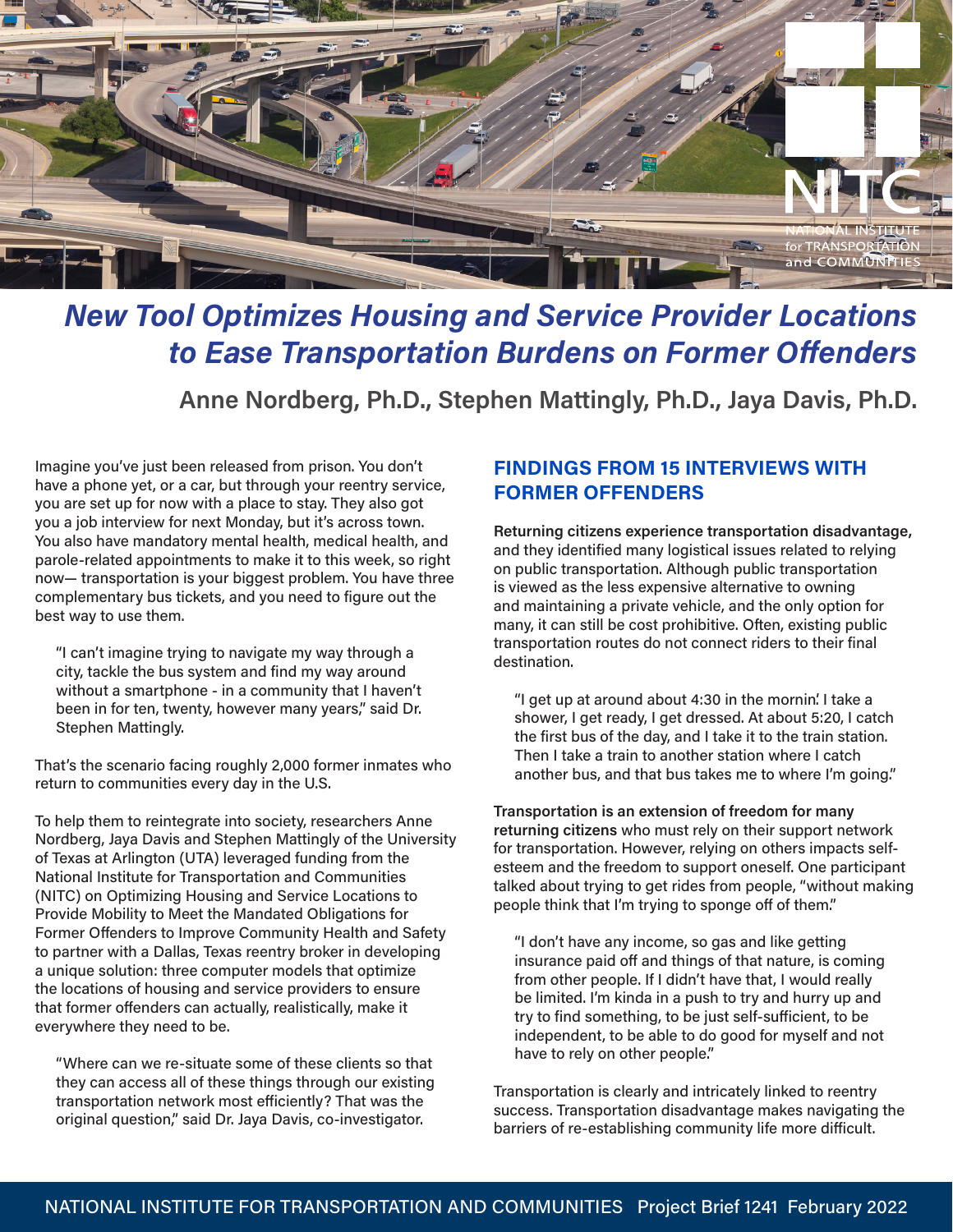"The transportation makes a big impact. Transportation is really a vital resource that we really don't have much access to. And when we do have access to it, it's very limited."

# **FINDINGS FROM INTERVIEWS WITH SERVICE PROVIDERS**

The research team also interviewed 17 reentry service providers with questions focused on transportation among their clients. Five themes emerged from those conversations:

- 1. Returning citizens face a complex network of obligations.
- 2. Transportation is critical for successful reentry.
- 3. Returning citizens rely primarily on public transit.
- 4. Access to cars is rare and complicated, but advantageous.
- 5. Transportation support lays a road to successful reentry.

"One of the main findings to me was that reliable transportation couldn't ensure their successful reentry if they had it, but it could absolutely prevent their success if they didn't," Davis said.

Limited access to transportation has been identified by clients and service providers alike as a major barrier to successful reentry. And in the Dallas/Fort Worth metro area where the study took place, most people rely on driving, yet returning citizens depend primarily on public transit. And that's not only true of returning citizens: many transportationdisadvantaged populations experience the same barrier.

"This issue of transportation access is really transferable to other vulnerable populations, like people experiencing homelessness. A lot of the problems are overlapping," said Dr. Anne Nordberg, principal investigator on the project.

# **NEW HOUSING AND EMPLOYMENT PRIORITIZATION TOOL FOR SERVICE PROVIDERS**

[Unlocking DOORS](https://www.unlockingdoors.org/mission-and-vision.html) in Dallas, Texas, is a reentry brokerage firm with a unique model that coordinates housing, mental and physical health services, job retraining, transportation, and parole or probation obligations. By pooling together resources and programs into one cohesive effort – more or less serving as a one-stop shop for former offenders – Unlocking DOORS enables easier coordination between service providers.

UTA researchers collaborated with the firm's founder, Christina Melton Crain, to identify opportunities for improving their clients' mobility.

"From the outset, when [the research team] came to us and approached us about being their partner on this project, we were so excited because transportation is one of the key barriers for our population that we serve," said Christina Melton Crain.

The research team used a mix of qualitative and quantitative methods to create three mathematical applications to optimize housing and service locations in their own metro area of Dallas/Fort Worth, Texas. They **created a simple graphical user interface (GUI) for the staff at Unlocking Doors to input their clients' locations and receive a list of feasible locations in return.** By inputting the locations of everywhere a client needs to go, a reentry service provider can get a list of ideal housing locations for that individual. Or in reverse, they can input a housing location and get a list of reachable service locations.

The researchers can also run the models on behalf of other service providers, and can generate maps showing the optimal range of locations that can be reached by transit. Still in development is an improved GUI that will allow others to run the model more easily. This tool can be adapted for other organizations and transportation-disadvantaged populations.

# **THREE MODELS TO OPTIMIZE LOCATION OF HOUSING AND SERVICES**

The research team developed the tool using three computer models to optimize locations and improve the efficiency of available transportation. This will allow service providers like Unlocking DOORS to better assist their clients with making travel accessible.

"If I'm able to put in where a guy resides… and it's going to populate for me all the different service providers that are available, the different employers that are available, in either a walkable or easy public transportation spectrum – or even on a bicycle – then we're doing great. I think this is really going to be a game changer for us. We're very excited about it," Melton Crain said.

**Model 1 – Housing/Employment Prioritization:** This model provides a prioritized rank order of housing or employment alternatives. When a returning citizen already has housing, the model provides a prioritized list of employment locations based on current services and the person's residence.

**Model 2 – Optimal Travel Time Housing Location:** This model identifies optimal housing locations to select for new housing projects or housing partners, based on Unlocking DOORS' own community network partner locations, Dallas County parole offices, and other county facilities.